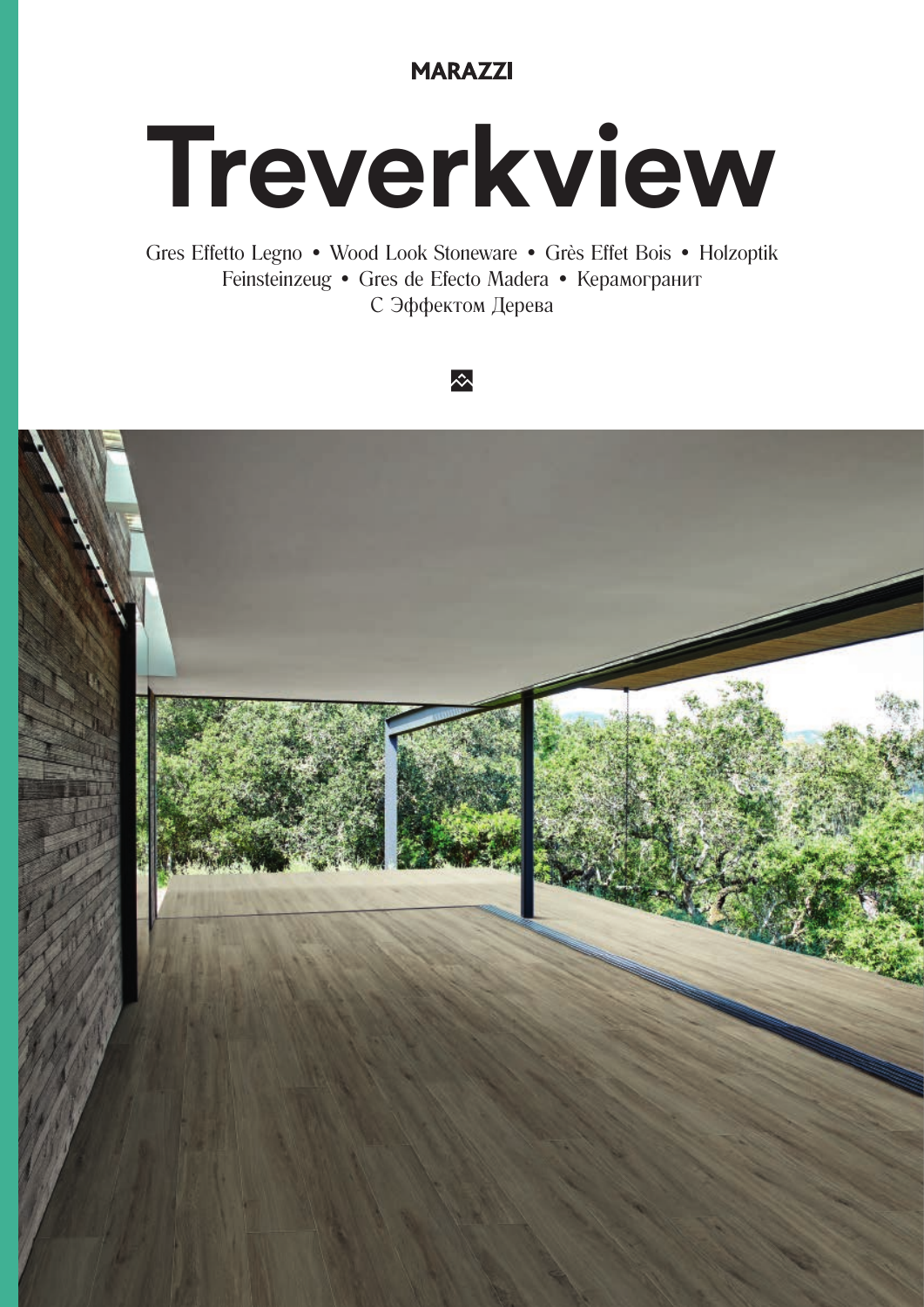## **Treverkview**

La tradizionale essenza in rovere, vista attraverso 9 diverse colorazioni nel formato 20x120 cm rettificato, amplia le possibilità compositive all'interno e all'esterno di spazi residenziali e commerciali, secondo una visione contemporanea del design d'interni. Il gres effetto legno Treverkview interpreta l'originale variabilità delle venature proprie di tavole lignee dal carattere forte e deciso, armonizzandone tonalità e grafiche per la massima versatilità di utilizzo.

Traditional oak wood, evoked in 9 different colours in the 20x120 cm rectified size, extends the indoor and outdoor compositional options for residential and commercial locations, taking a contemporary approach to interior design. Treverkview wood-look stoneware interprets the original variability of the typical vein patterns of timber boards with all their strong, decided character, harmonising colours and patterning for the maximum versatility in use.

Le chêne traditionnel, interprété en 9 différentes colorations dans le format 20x120 cm rectifié, donne encore plus de liberté de composition pour les intérieurs et extérieurs des cadres résidentiels et commerciaux, dans une optique contemporaine de la décoration d'intérieur. Le grès effet bois Treverkview traduit l'originale variabilité du veinage qui caractérise les planches de bois au caractère fort et intense, en uniformisant tonalités et détails graphiques pour une polyvalence optimale.

Klassisches Eichenholz in 9 Farben und im rektifizierten Format 20x120 cm erweitert die Gestaltungsmöglichkeiten für private und gewerbliche Innen- und Außenbereiche gemäß den aktuellen Trends im Interior Design. Das Feinsteinzeug Treverkview in Holzoptik greift die vielfältige, charakterstarke Maserung von Holzdielen für vielseitige Einsatzmöglichkeiten in harmonischen Nuancen und Strukturen auf.

La naturaleza tradicional del roble, vista a través de nueve coloraciones diferentes en el formato de 20x120 cm rectificado, amplía las posibilidades compositivas en el interior y el exterior de espacios residenciales y comerciales, según una visión contemporánea del interiorismo. El gres de efecto madera Treverkview interpreta la original diversidad de las vetas propias de tablas lignarias de carácter recio y resuelto, armonizando sus tonalidades y grafismos para brindar la máxima versatilidad de utilización.

Традиционная древесина дуба, предложенная 9 разных цветов в обрезном формате 20х120 см, расширяет композиционные возможности внутри и вне помещений жилого и коммерческого назначения в соответствии с современным толкованием дизайна интерьеров. Керамогранит "под дерево" Treverkview предлагает оригинальную изменчивость рисунка деревянных досок с сильным и решительным характером, гармонично сочетая оттенки и графические мотивы для максимальной универсальности применения.



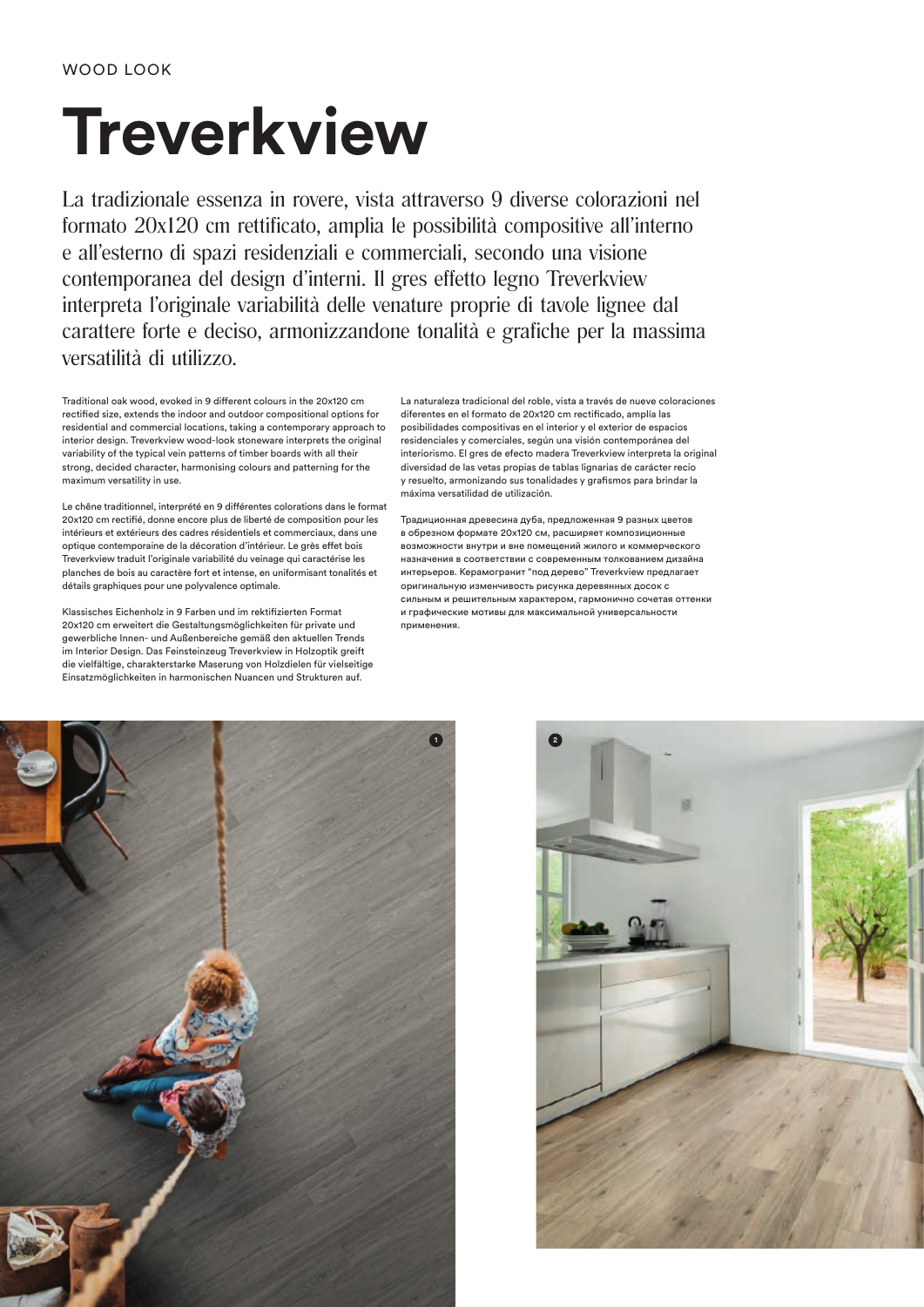

**Cover M0HF** Treverkview Tortora Outdoor Rett. 20x120

- **M07X** Treverkview Rovere Grigio Rett. 20x120
- **M0EZ** Treverkview Naturale Rett. 20x120 **M0HD** Treverkview Naturale Outdoor Rett. 20x120
- **M0EF** Treverkview Rovere Marrone Rett. 20x120
- **M0HE** Treverkview Miele Outdoor Rett. 20x120
- **M0HC** Treverkview Rovere Caramello Rett. 20x120